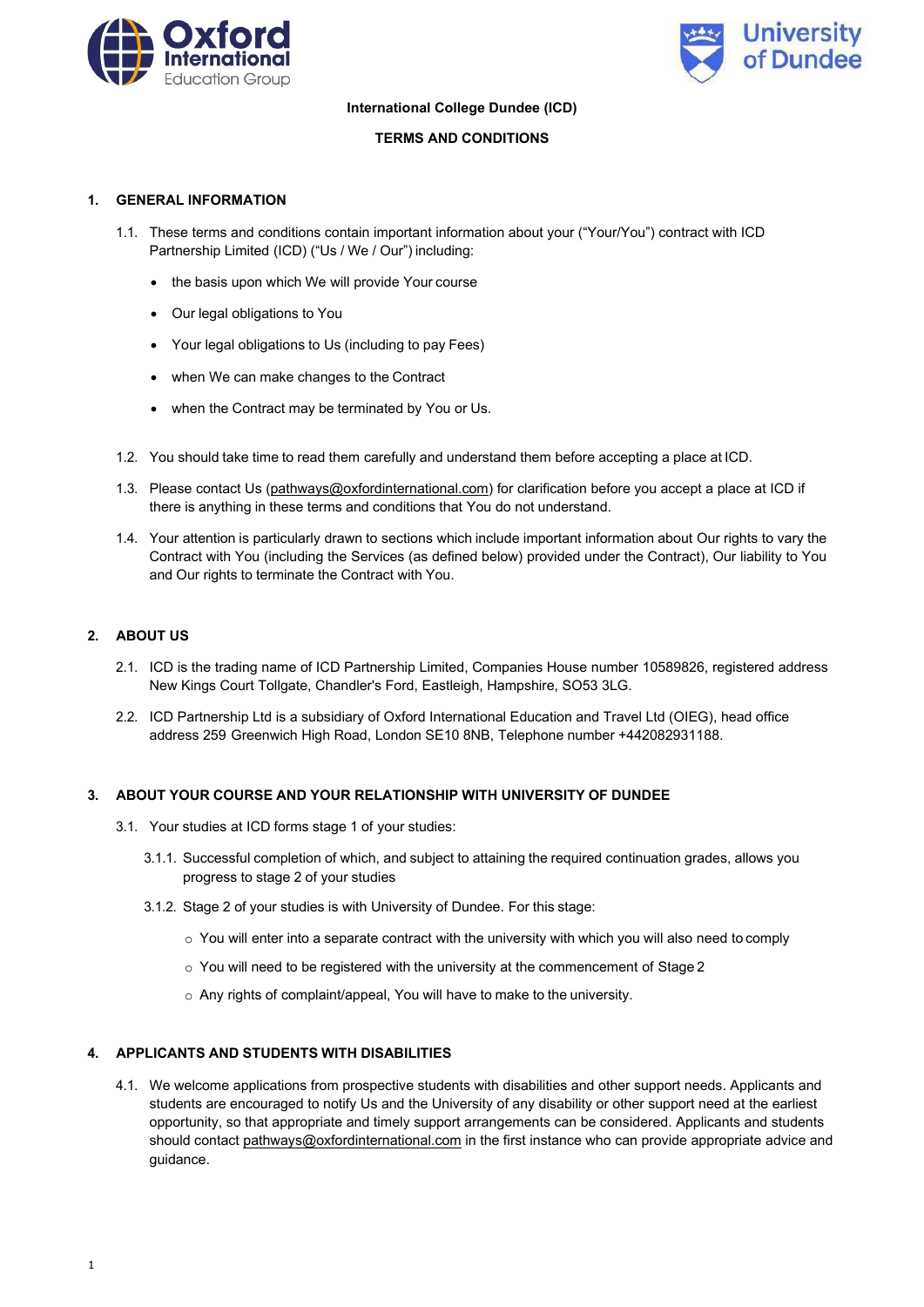



### **5. OUR CONTRACT WITH YOU**

### *The offer letter*

- 5.1. ICD Partnerships Limited will issue You with an offer letter which will set out details of the offer of Your place on a course of study with Us ("the Offer Letter"). The Offer Letter will contain important information about:
	- the course, tuition, and other related services with which You will be provided ("the Services")
	- details about the fees payable by You for the duration of the course ("the Fees")
	- the duration of the Contract; and
	- details of any conditions that will apply to Your Contract.

### *Conditions with which You will need to comply*

5.2. The Offer Letter and these Terms and Conditions will set out any specific requirements with which You will need to comply as a condition of admission and/or registration on the course, in respect of Your continued registration and/or otherwise. If You fail to comply with any of these requirements, We may terminate the Contract as set out in section 13. By way of example only, conditions may include compliance with requirements in connection with English language proficiency, immigration status, or attendance.

### *Provision of information by You*

- 5.3. It is Your responsibility to ensure that all information with which You provide Us and/or which is provided on your behalf at any time (including as part of the application and/or admission process) is and remains true, accurate, complete and not misleading. Failure to comply with this requirement may result in Us withdrawing Your offer of a place on a course or terminating the Contract with You in accordance with section 13.
- 5.4. Failure to comply with this requirement may also result in the University, at Stage 2, withdrawing its offer of a place or terminating its contract with You.
- **5.5.** You have the right to request Us to review any decision We make to withdraw an offer or to terminate the Contract within 14 days of the date of the decision as set out in **ICD Refund Policy (see Appendix2).**

#### *How to accept Your offer and when the Contract becomes legally binding*

- 5.6. To accept the Offer, You must complete and sign the Acceptance Form and either pay the Tuition Fee Deposit, together with an Administration Fee if specified in the Offer Letter or submit a Financial Guarantee which relates to the Tuition Fees and in value, exceeds the amount of the Tuition Fee deposit included in the Offer Letter.
- 5.7. On Our receipt of the completed and signed Acceptance Form and Tuition Fee Deposit (together with any applicable Administration Fee) or sufficient Financial Guarantee, a legally binding contract incorporating these terms and conditions will come into existence between You and Us, which remains conditional on You meeting all conditions in the Offer Letter and meeting all immigration requirements.
- 5.8. If You do not accept the offer within the specified time period, We may withdraw the offer.

### *What the Contract includes*

- 5.9. The Contract between You and Us includes the following:
	- these Terms and Conditions
	- the Offer Letter;
	- the Refund Policy; and
	- the regulations, policies and procedures listed [at Appendix 2 to this Contract]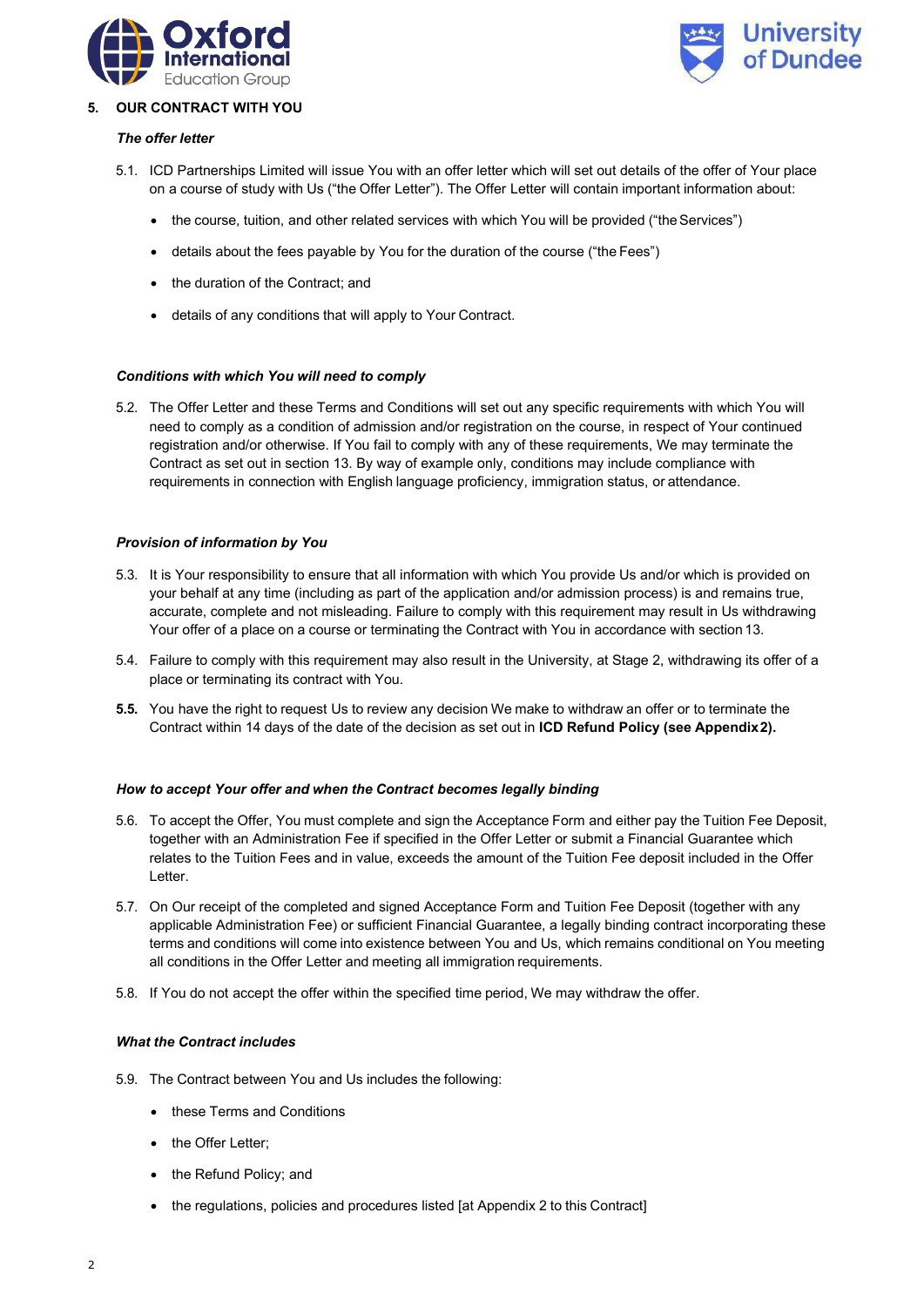



(together, the "**Contract**").

# **6. YOUR RIGHT TO CANCEL THE CONTRACT**

- 6.1. If the legally binding contract formed with the You in accordance with clause 5.6 is deemed to be a Distance Contract, You have the right to cancel the contract if You give notice of cancellation to Us within the fourteen calendar day period beginning on the day following the day on which We first received Your Acceptance Form and the Tuition Fee Deposit or Financial Guarantee.
- 6.2. To cancel Your acceptance, You must clearly inform Us of Your decision to cancel before the Cancellation Period has expired. You may do this by
	- by sending a letter to Head of Admissions, Oxford International Educational Group, 259 Greenwich High Road, London, SE10 8NB, United Kingdom or
	- by sending an email to [pathways@oxfordinternational.com](mailto:pathways@oxfordinternational.com).
- 6.3. You may use the model cancellation form (Appendix 1) to notify Us of Your decision to cancel by letter or email, (but You do not have to use this form).
- 6.4. To meet the cancellation deadline, it is sufficient for You to send Your communication concerning Your exercise of the right to cancel before the Cancellation Period has expired. We do not have to have received it before the expiry of the Cancellation Period.
- 6.5. If You cancel Your acceptance within the 14 day Cancellation Period, We will reimburse any tuition fee payment (including any deposit) received from You as soon as We can, and no later than 14 days after the day on which You informed us of Your decision to cancel Your acceptance. Refunds will only be made to the person who paid the fees.
- 6.6. We may start to provide You with the Services before the end of the Cancellation Period if You request Us to do so, for example if You are only applying to Us very soon before Your course is due to start. This will not prevent You from cancelling the Contract during the Cancellation Period. However, if You decide to cancel the Contract once We have started to provide Services to You, then We will be entitled to deduct from any refund a fair amount to reflect the Services You will actually have received until You notified Us of Your wish to cancel. This may include, for example, the costs of any requests for sponsorship visas, the cost of anytuition.
- 6.7. Please refer to sections 13 and 14 for further detail about how the Contract can be ended after the expiry of the Cancellation Period.

# **7. YOUR OBLIGATIONS**

7.1. You are required to:

- comply with the terms and conditions of the Contract
- keep all information provided to Us (including Your contact details) up to date and notify Us promptly of any changes in Your information by contacting [pathways@oxfordinternational.com](mailto:pathways@oxfordinternational.com) or by informing the college administrative manager if you had already enrolled
- meet any and all conditions set out in Your Offer Letter and (where relevant) continue to satisfy them throughout the period of Your registration with Us / on the course
- pay all Fees and Additional Charges when due
- comply with all codes, regulations, policies and procedures as amended from time to time (these are listed at Appendix 2 to this Contract which also set out links to each) including in respect of Your attendance, participation on the course and conduct.
- enrol with Us at the start of Your course and, subject to You meeting the requirements for the following stage of the course, re-register with University of Dundee subsequently.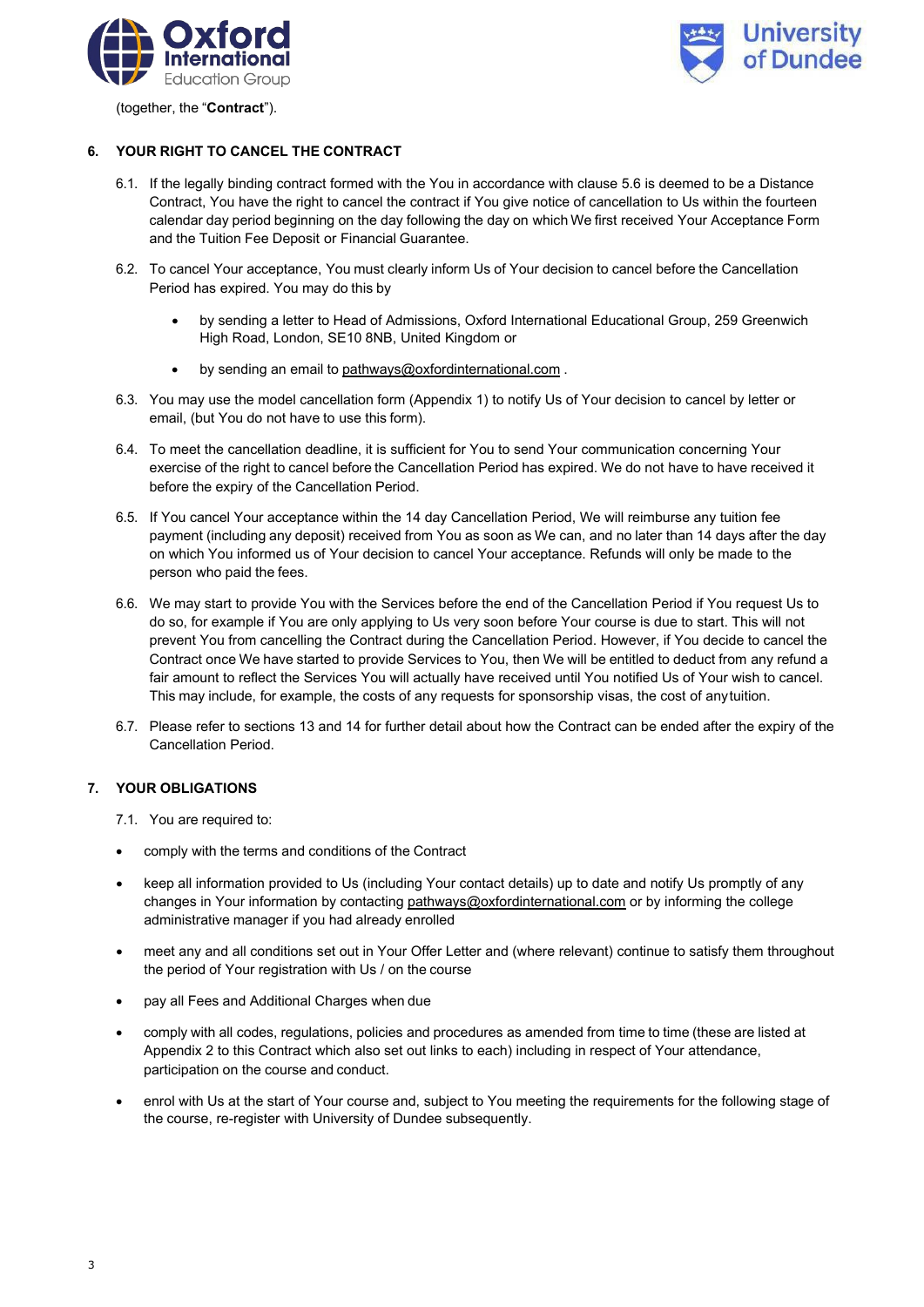



# **8. OUR OBLIGATIONS AND THE SERVICES WE WILL PROVIDE**

- 8.1. We will:
	- provide the teaching, assessments, learning support, pastoral support and other educational support services
	- provide the Services to You with reasonable care and skill
	- arrange for the transition to Stage 2 of your studies at the University, subject to You attaining the continuation requirements and
	- notify You of any changes to the Contract as soon as reasonably practicable.

# **9. FEES AND ADDITIONAL CHARGES**

### *Obligation to pay*

- 9.1. The amount of Your Fees will vary depending on whether We categorise Your fees status as a "Home/EU student" or an "Overseas" student. Your Offer Letter will make clear how We categorise You and the amount of Fees and any Additional Charges payable by You under the Contract.
- 9.2. Your obligations under the Contract include paying all Fees and Additional Charges when due. Details of when and how You are required to make payments are set out in the Offer Letter:
	- 9.2.1. If Your Fees are funded by a loan from the Student Loan Company, funding payments will be made by the Student Loan Company to the University and the University will be responsible for making payment of Your Fees to Us. You will remain responsible to pay Us the Fees and any Additional Charges in the event that the Student Loan Company fails to do so when those Fees or any Additional Charges become due. If a refund is payable under this Contract, We will, via the University, be required to make any refund directly to the Student Loan Company.
	- 9.2.2. If Your Fees are not funded by a loan from the Student Loan Company, You will be responsible for making payment of Your Fees and any Additional Charges to Us when they fall due. If You have arranged for a third party (for example, a financial or government sponsor) to pay Fees and/or Additional Charges on Your behalf You will remain responsible to pay Us the Fees and any Additional Charges in the event that the third party fails to do so when those Fees or any Additional Charges become due. If a refund is payable under this Contract, We may be required to make any refund directly to the third party who paid the Fees and/or any Additional Charges on Your behalf.

# *Payment by instalment*

9.3. We may, in Our absolute discretion, agree that You may pay the Fees in instalments. If We agree to payment by instalments, You must make payment in accordance with the agreed instalment plan. Any such payment plan must be agreed before You enrol.

#### *Administration and Other Fees*

- 9.4. In addition to the Fees, You may also be required to pay the following additional fees:
	- **an administration fee:** This is payable when You submit Your application and is currently £200 ("**Administration Fee**");
	- **a late enrolment fee:** If You are late enrolling on a course, a late enrolment fee of £100 per academic week that You are late enrolling (such fee to be adjusted pro rata in relation to any part of an academic week that You are late enrolling), to be capped at a maximum of £400 ("**Late Enrolment Fee**");
	- **bank charges, surcharges and/or commission;**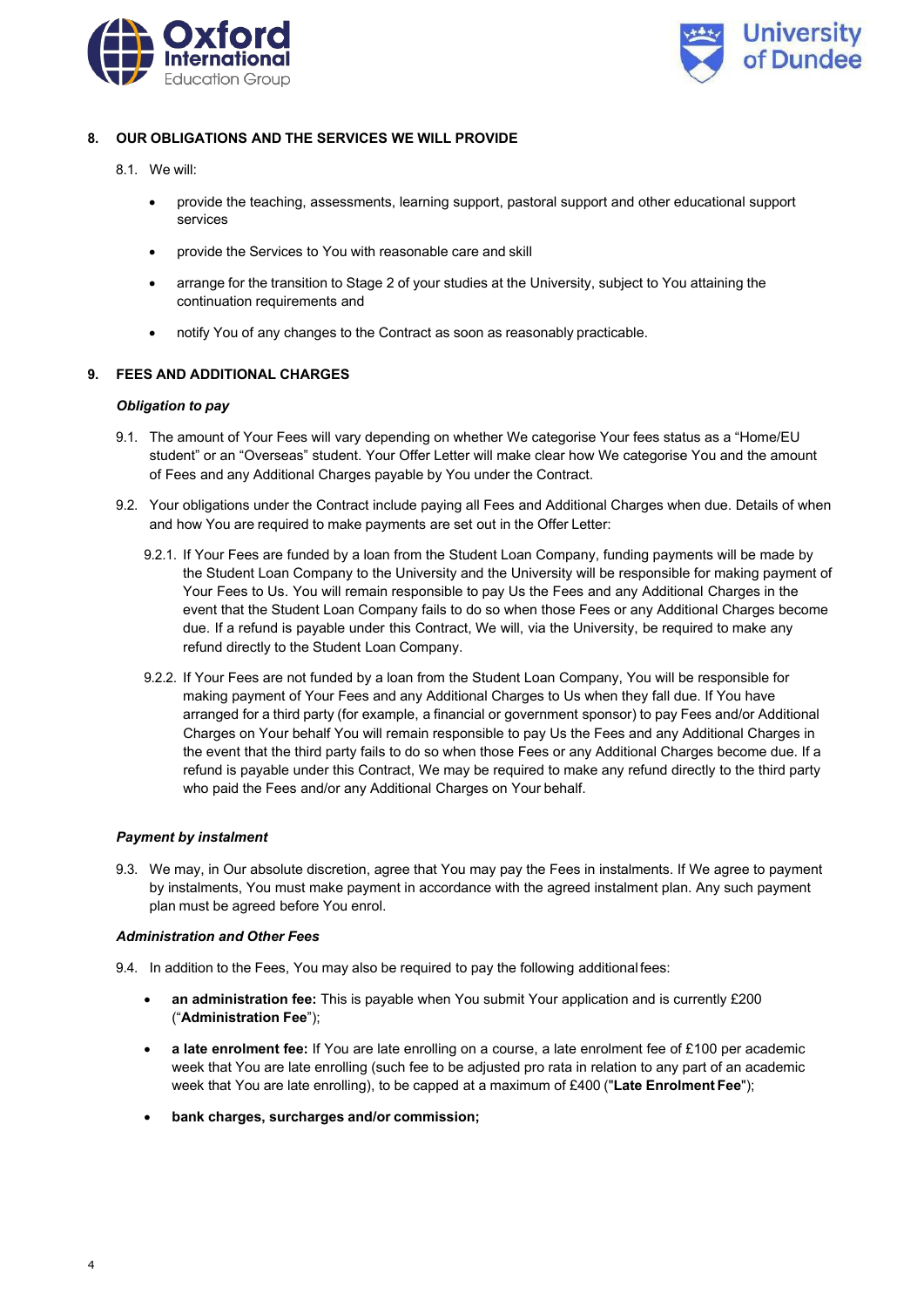



- **a re-attendance fee**: If You wish to re-attend Your ICD course or any part thereof, equivalent to the number of terms re-attended ("**Re-attendance Fee**");
- **a fee of £150 for re-assessment:** (If required) in each module ("**Re-assessment Fee**").
- **additional optional study resources** e.g. textbooks from £10 onwards.

### *Method of Payment and Payment Plans*

9.5. For details on the method of payment, please refer to Your offer letter

### *Unpaid Fees and Additional Charges*

- 9.6. If Your Fees and any Additional Charges are not paid when they are due, this may result in You being suspended, not being allowed to enrol, re-enrol or not being allowed to graduate.
- **9.7.** In addition, We may charge interest on late or unpaid Fees [and Additional Charges]. Debt collection fees may also be recovered from You and an administration fee may be charged in respect of dishonoured cheques. Any interest that may be charged on late or unpaid fees will be added at the base rate +1% of the **National Westminster Bank plc.**

# **10. OVERPAYMENT AND CLAIM PERIODS**

- 10.1. Any overpayment will be automatically credited to your university tuition fee upon progression
- 10.2. If you fail your programme at the College, withdraw from your course or we decide to terminate your studies you will be entitled to a refund of your overpayment. BIC Partnership Ltd will make all reasonable attempts to contact you on the contact details you have provided to us whilst enrolled as a student to return the money to you. If we have been unable to contact you and you haven't claimed your refund within seven years, the amount will be written off and you will no longer be able to claim back this overpayment.
- 10.3. If you interrupt your studies, your overpayment will be credited to your University tuition fee upon progression. If you fail to return within the return timeframe, we will proceed with the termination of your studies and will backdate it to when you interrupted. As above, we will make all reasonable endeavours to contact you to refund any outstanding amount. However, if you haven't claimed your refund within seven years from the end of the return timeframe, we will write off this amount and you will no longer be able to claim this overpayment.

#### **11. INTELLECTUAL PROPERTY**

11.1. The ownership of intellectual property rights is subject to the University's General Regulations. Further information is available in <https://www.dundee.ac.uk/governance/policies/copyright-webcopy/>

# **12. OUR RIGHT TO MAKE CHANGES TO THE CONTRACT (INCLUDING COURSE CHANGES AND CLOSURES)**

#### *How we can make changes to the Contract and how this may impact you*

12.1. Whilst We will always try and minimise making changes to the Contract including changes to the Services and/or Course, there may be times where changes are needed. This section describes the circumstances when We can make changes, as well as providing You with further information about what We will do where We look to make such changes.

### *Changes to pre-Contract information*

- 12.2. If any information that We may have given to You at the time You were researching Us and making an application for the Course changes by the time We send out Our Offer, We will highlight details of those changes in the Offer.
- 12.3. By accepting Our Offer, You will be confirming that You are accepting Our Offer on the basis of the changes documented in the Offer. Examples of changes that We may make at this stage could include the following:
	- changes made in response to feedback from students and/or external examiners;
	- unavoidable changes in Our academic or student support staff;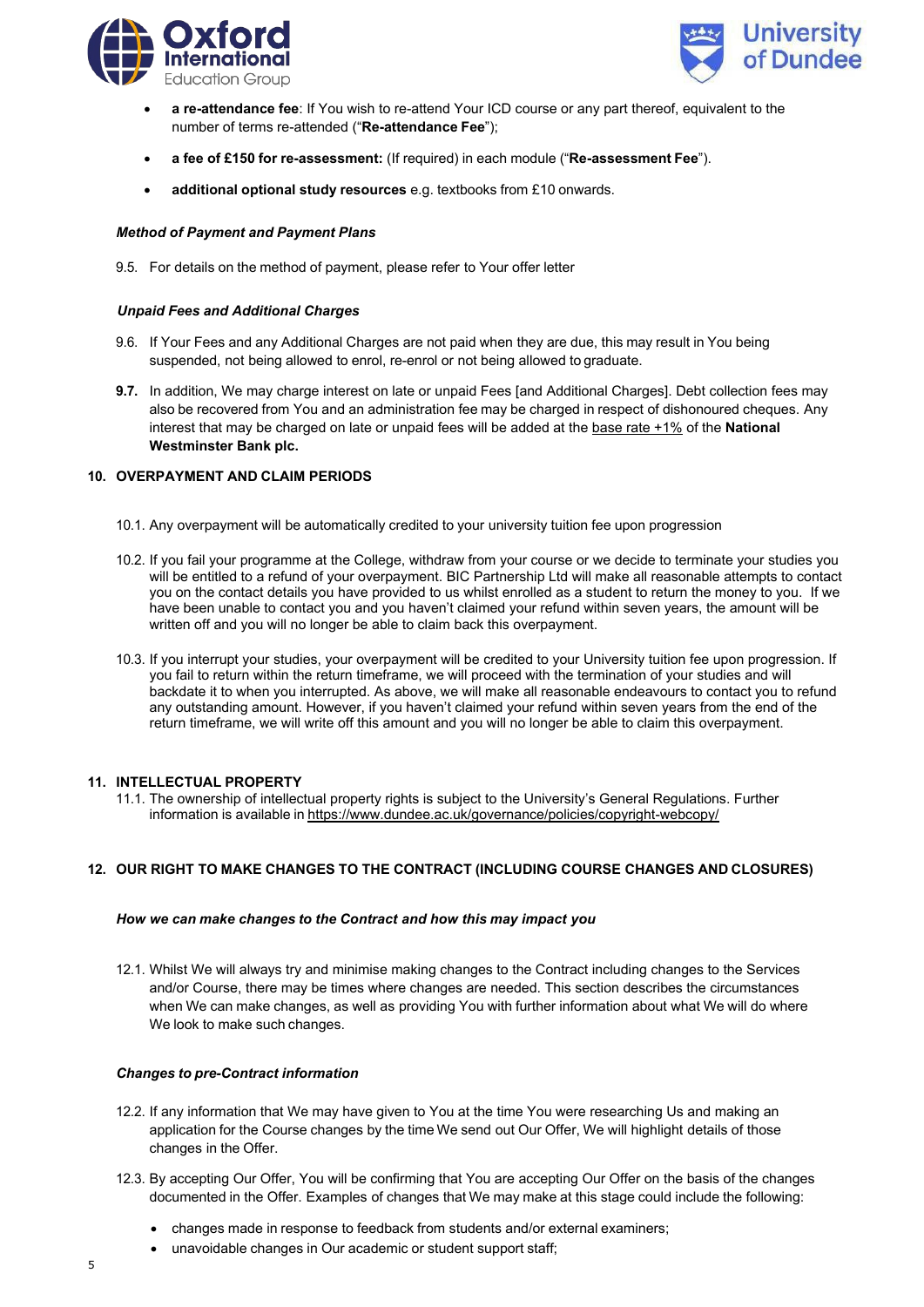



- where We advised that the Course was subject to approval/accreditation/validation at the timeWe advertised the Course, if approval/accreditation/validation has not been obtained by the date of Your offer, We may need to combine, alter or discontinue a Course
- changes that are required by law and/or as a result of a regulatory requirement that OIEG, as a provider of educational services, is required to comply with;
- changes that are required by a statutory, regulatory and/or professional body and/or otherregulator;
- reasonable changes to the content and teaching provided on the Course;

## *Changes after You have entered into the Contract with Us*

- 12.4. Where We need to make changes to the Contract and Services after our Contract has been formed, We will, in each case, assess the potential impact of such change on the Contract and Our students and will follow the principles set out in this section at all times. We are always looking to improve and enhance students' experience with Us, and We will engage in dialogue with Our students throughout their studies, as well as with Our teaching staff, and will actively seek feedback from these groups about how We can improve Our service delivery to Our students.
- 12.5. The circumstances that We describe in this section are not the only ones that may arise during Your studies with Us, but these will give You some context as to when We may need to amend the Contract (including the Services and Course).

#### *When we can make changes to the Contract*

12.6. We can make changes to our Contract including to the Services and/or Course

- to reflect changes in the law and/or professional, regulatory and/or statutory body and/or UKVI requirements;
- as required by government policy, regulatory requirements and/or guidance and/or a decision of a competent court or similar body;
- to comply with any requirement set by the Office for Students and/or any other regulator or funding body;
- to comply with validating university and/or awarding/accrediting body requirements;
- to deal with unavoidable changes in Our academic and/or support staff;
- to address and/or to take steps in response to a security threat;
- to incorporate sector good practice guidance;
- in light of student feedback and/or external examiners' feedback;
- to reflect material developments in academic teaching, research and/or professional standards and/or requirements;
- minimum enrolment numbers;
- withdrawal of any relevant validation or accreditation;
- to reflect changes made by a placement provider and/or withdrawal of a placement by a placement provider
- to reflect changes made by the University and/or the requirements of a collaborative partner
- for any other valid reason.

#### *What type of changes may be made?*

12.7. The reasons in section above may result in a number of different changes being made by Us in response. We have set out in this section some examples of these responses and, to help You understand what such changes may mean for You in practice, We have done this by referring to those examples using the headings "major changes" and "minor changes". The provisions of sections 12.8 and 12.9 will apply depending on the type of change that is anticipated at the time.

#### *(i) Minor Changes (non-exhaustive list of examples)*

- reasonable changes to the timetable for delivery of the Course;
- reasonable changes to the number of classes/lectures and other teaching activity relating to theCourse;
- reasonable changes to the methods by which the Course is delivered and/or assessed;
- reasonable variations to the content and syllabus of the Course;
- changes to the location of the Course teaching facilities, provided these are within the same campus and/or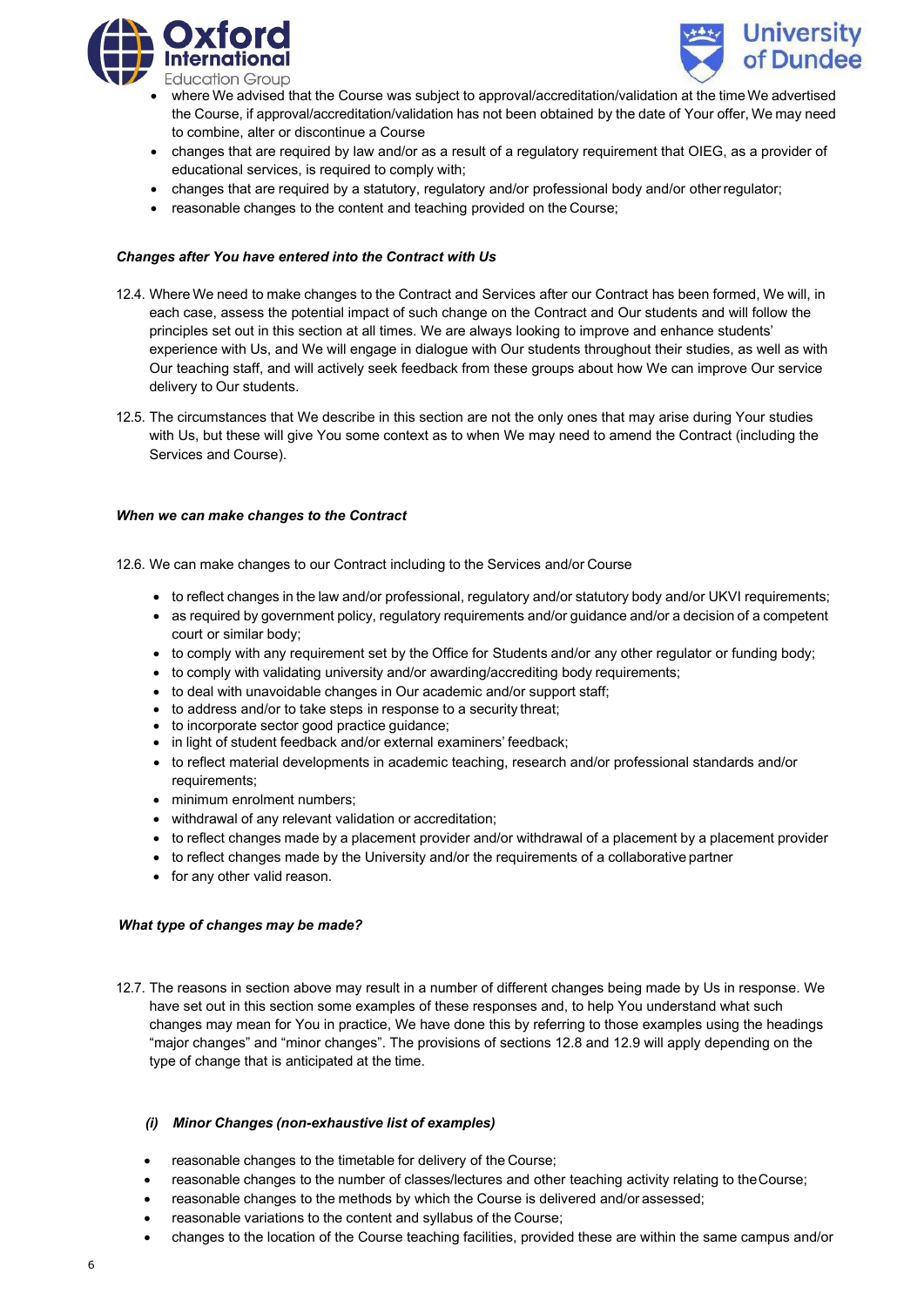

**University** of Dundee

provided they are of equivalent quality as those advertised by Us;

- additions and/or withdrawals of certain non-core modules on the Course;
- changes to reading lists to deal with changes in the relevant subject area relating to the Course to ensure the same remains as up to date as possible;
- procedural changes to Our Student Handbook that help improve the same to Your benefit;

### *(ii) Major Changes (non-exhaustive list of examples)*

- changes to the way that We teach, supervise and/or assess a course to ensure that We are continuing to provide that course to You lawfully and/or in accordance with academic standards andquality;
- to make additions and/or withdrawals of certain core/compulsory modules on Your Course;
- to implement more significant changes to Our courses;
- changing Our security procedures to such an extent as may materially impact on the way that You previously acted when on campus with Us;
- significant changes to the location or specification of Your Course teaching facilities, which could include moving the Course to a different campus or a location that is not located near the original delivery campus.
- to make significant changes to Our Student Handbook that help improve them where the same are not to your benefit.

#### *How We will tell you about changes to the Contract*

- 12.8. For minor changes, We will notify You of any amendments via the email address listed on the application form, by providing You with as much notice as is in Our view appropriate in the circumstances. Where possible, We will look to provide this notice to You in advance, but this may not always be possible.
- 12.9. For major changes, We will notify you via the email address listed on the application form or subsequently provided to the College at enrolment, as soon as possible, and in any event, generally no later than 14 days before We are due to make the relevant change. It is your responsibility to maintain your contact details (including your email address) up to date. If you need to change your contact details you can em[ail](mailto:pathways@oxfordinternational.com) [pathways@oxfordinternational.com](mailto:pathways@oxfordinternational.com) or contact the College Administration.
- 12.10. If You do not agree with a major change We make to the Contract, You will be entitled to terminate the Contract in accordance with clause 14, and You may be entitled to an appropriate refund of the Fees You have paid to Us.

#### *Withdrawal of Courses*

### *(i) Pre-commencement of Course*

12.11. There may be times where We need to discontinue the Course or decide not to provide the Course or to merge or combine the Course with other Courses of study if such action is reasonably considered to be necessary by Us. If We decide to take such action prior to the Course commencing, then We will use reasonable endeavours to notify You in advance and You shall be entitled to cancel this Contract by written notice to OIEG Head of Admission. In these circumstances You will be entitled to a refund of any deposit/Fees which You have paid.

#### *(ii) Post-commencement of Course*

- 12.12. There may also be times where We need to discontinue the Course or to merge or combine the Course with other courses after the Course has commenced if such action is required as a result of one of the reasons set out in section 12.6.
- 12.13. We will take reasonable steps to seek to:
	- offer you a place on an alternative course (subject to place availability and You complying with the requirements of admission to and registration on that Course); or
	- at Your request assist you to join another course at another provider, and
	- if appropriate, issue You with a refund of the Fees paid.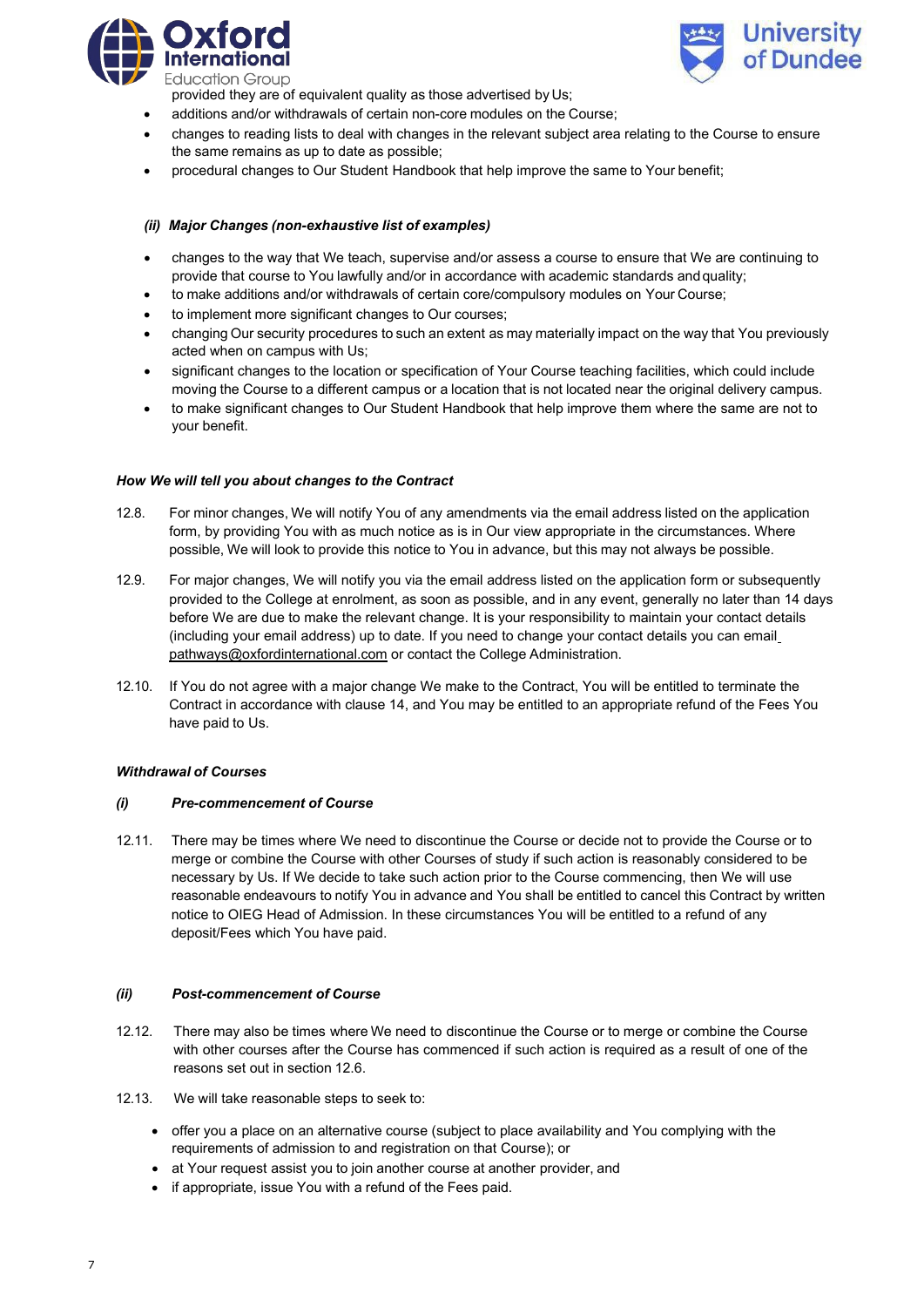



- 13.1. We may terminate the Contract on notice to You such notice as may be appropriate having followed any relevant policies or procedures as a result of:
	- Us becoming aware that information You have provided to Us is untrue, inaccurate, incomplete and/or misleading and/or at any point becomes untrue, inaccurate, incomplete and/ormisleading;
	- You failing to materially comply with Your obligations under this Contract;
	- You failing to comply with requests for information, to make declarations and/or to meet specific requirements of Your course and/or conditions as specified in the Offer Letter;
	- Your circumstances changing so that You no longer have permission to remain in the UK, You acquiring a relevant criminal conviction or developing a health condition that prevents You from meeting the occupational health requirements of your course;
	- You failing to meet the requirements to register for Your course;
	- material breach by You of Our regulations, policies, procedures and/or codes;
	- You failing to meet the required standard performance of Your course as prescribed by academic and professional suitability requirements;
	- if You do not pay Your Fees by the specified due date for payment, and where You fail to make good Your debt following the period specified within Our debt recovery policies. This includes where You have an agreement with a third party (e.g. a sponsor) for them to pay Your Fees on Your behalf;
	- where You engage in any activity or otherwise act in a manner that brings Us intodisrepute;

### **14. TERMINATION OF THE CONTRACT BY YOU**

- 14.1. You have the right to terminate this Contract in the following circumstances:
	- 14.1.1. where We seek to make a significant change to the Contract that You do not agree with;and
	- 14.1.2. at any other time without reason.

#### **15. WHAT HAPPENS IF THIS CONTRACT IS TERMINATED**

- 15.1. In the event of termination of Your Contract by Us or by You as permitted in sections 13 and 14 above, You may be entitled to a refund as indicated in the Refund Policy (See Appendix 2).
- 15.2. Please that note if either You or We terminate the Contract under sections 13 and 14 and You have a tuition fee loan from the Student Loans Company, We will, via the University, notify the Student Loan Company that their liability for tuition fees has reduced and therefore the Student Loan Company will reduce the amount of Your loan. If a third party pays Fees on Your behalf, We may pay any refund directly to that third party

# **16. COMPLAINTS**

- 16.1. We operate a complaints procedure and policy (see Appendix 2)
- 16.2. You may also refer Your complaint to the College Director.
- 16.3. If You have any queries about Your Contract, You should contact [pathways@oxfordinternational.com](mailto:pathways@oxfordinternational.com)

# **17. DISCLOSURE AND BARRING SERVICE (DBS) CHECKS**

- 17.1. OIEG is very mindful of any duties it may have under the Safeguarding Vulnerable Groups Act 2006 (as amended) ("SVGA"). These duties may apply (for example) in the case of:
	- 17.1.1. Students who are aged under 18; or
	- 17.1.2. Students who are "vulnerable adults"; or
	- 17.1.3. Students, for example medical or teaching students on work placements, who may come into contact with vulnerable adults or children during the course of their studies.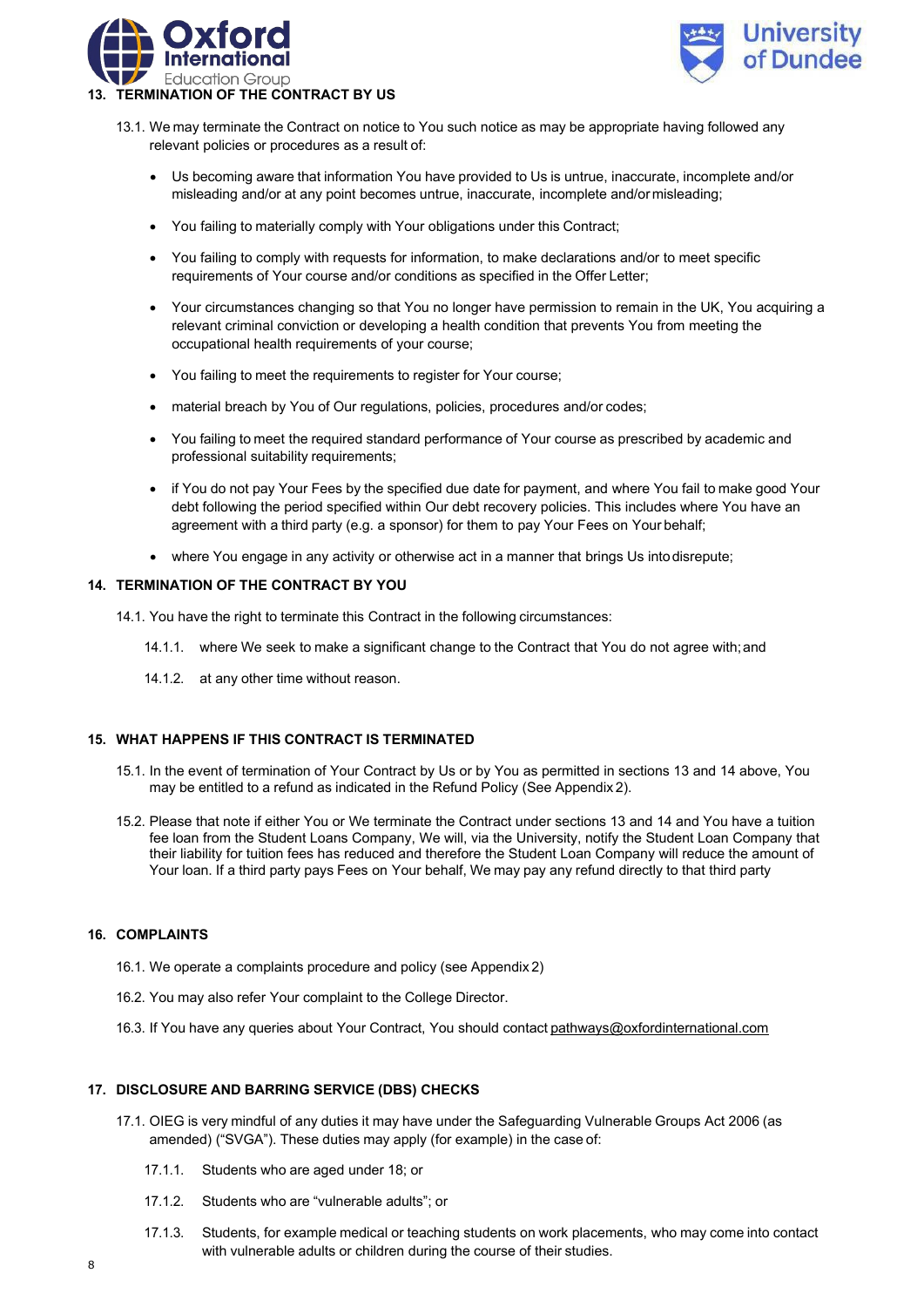



- 17.2. OIEG expects all its staff, students and contractors to be alert to any concerns about the welfare of children or vulnerable adults (for example, hospital patients) and to report any such concerns they may have, however apparently trivial, as soon as possible to the relevant safeguarding officer (who may be the safeguarding officer at a school or hospital, in the case of a placement).
	- 17.2.1. The SVGA may require OIEG, ICD and/or University of Dundee to:
	- 17.2.2. Check whether certain individuals are barred from undertaking activities regulated by the SVGA, and/or to undertake criminal record checks; and
	- 17.2.3. Supply certain information about individuals to the Disclosure and Barring Service, for example, where OIEG considers someone to pose a risk of harm to children or vulnerable adults.
- 17.3. University of Dundee's Safeguarding Policy (Procedure and Guidance) explains in more detail how such matters should be approached and is available on request from the University.

### *Criminal Offences whilst you are Enrolled at ICD and/or University of Dundee*

17.4. Students must disclose to OIEG, ICD or University of Dundee if they are convicted of "relevant criminal offences" at any time whilst they remain a student at ICD. Details of what amounts to a "relevant criminal offence" differs for students involved on teaching, health and clinical programmes (for example, medicine, pharmacy and nursing).

### *Offers and courses which are conditional on Criminal Records/Disclosure and Barring Service, ATAS or Occupational Health checks*

- 17.5. As owners of the Admissions process, University of Dundee may withdraw an offer, refuse to admit you or may withdraw you from your course or research activity, for any failure to comply with the terms of any requirements (whether imposed by legislation or regulatory requirement, or otherwise reasonably required by OIEG, ICD or University of Dundee) that your offer, studies or research activity require:
	- 17.5.1. Satisfactory criminal record/disclosure and barring service checks;
	- 17.5.2. An Academic Technology Approval Scheme (ATAS) certificate (including compliance with its terms);
	- 17.5.3. Satisfactory occupational health checks (but subject to OIEG obligations under the Equality Act 2010 in respect of students with disabilities).
- 17.6. If you believe a decision by OIEG, ICD and/or University of Dundee in respect of such matters is incorrect, you may invoke the relevant complaints procedure (please see the relevant Chapter of University of Dundee's General Regulations and Procedures affecting Students and the Complaints Procedure.)

#### **18. IMMIGRATION AND VISAS**

- 18.1. If you require a visa to study in the UK, You must Comply with any visa requirements, including those set out by the Student sponsor, University of Dundee (see Appendix 2 and available in ICD).
- 18.2. It is the student's responsibility to obtain the correct immigration status prior to enrolment at the ICD and to maintain this during the Programme of Study. Relevant supporting documentation such as a passport, a valid vignette (sticker) in the passport and/or Biometric Residence Permit (BRP) are required before enrolment at the centre can commence. If you have a pending visa application, evidence such as completed application form and correspondence with the Home Office/UKVI are also required. We do not tolerate fraud or false or misleading representation in the process of obtaining an offer or visa under our sponsorship. This may also impact upon on any refund of fees you have paid to us. See Refund Policy for further details.
- 18.3. Students must observe the relevant immigration regulations at all times such as work limits and police registration requirements. Breach of such regulations may lead to withdrawal.
- 18.4. Any students withdrawing from a Programme of Study after the CAS has been used will be reported to the Immigration Authorities as a curtailment of their programme. Documentary evidence will be required to show that you have not breached the rules and regulations of UK immigration laws, including proof of your current location.
- 18.5. Students also must ensure they are aware and understand the Student rules and policies relevant to their enrolment and immigration conditions. These policies include, but are not limited to, Attendance Policy and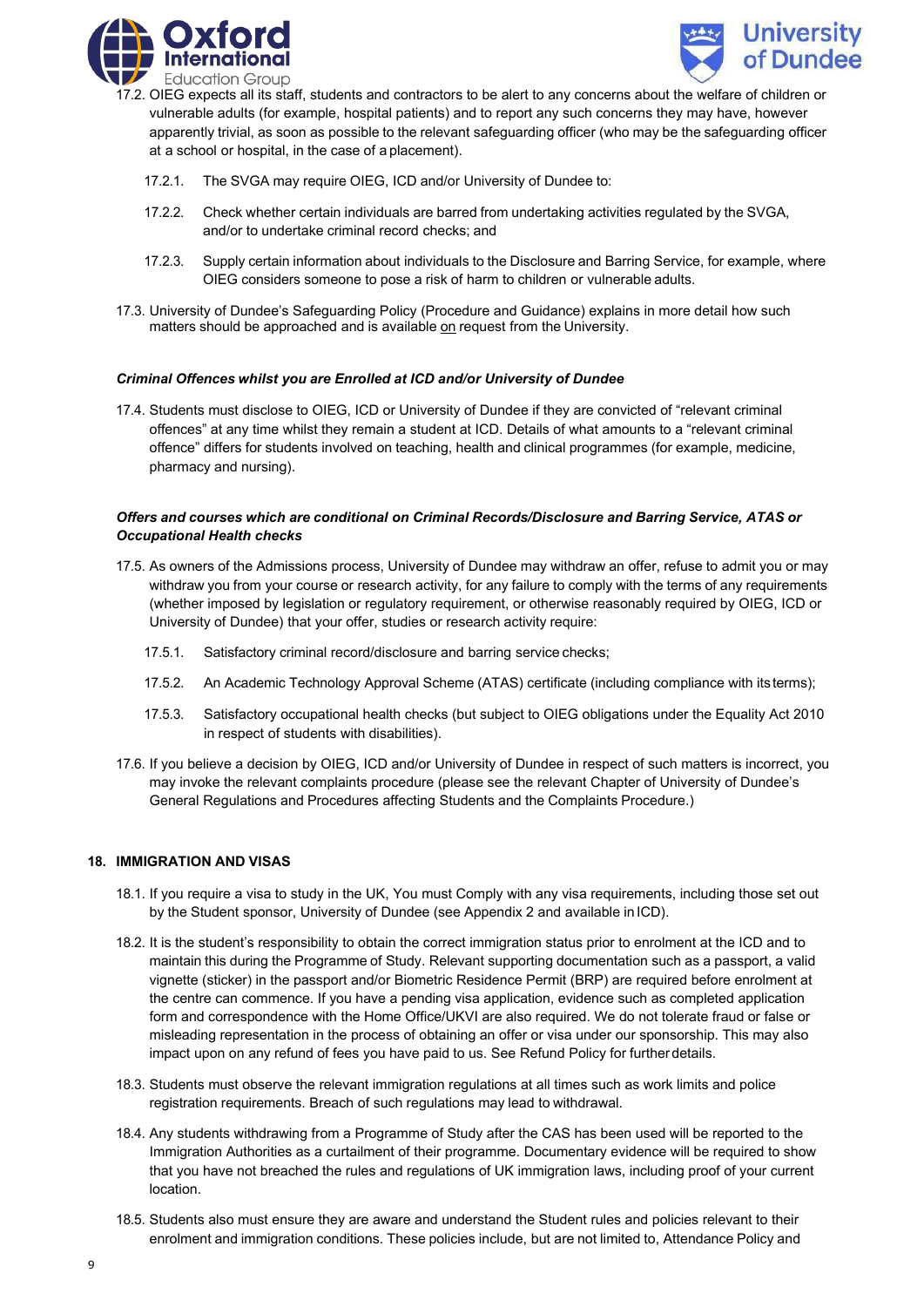



Discipline Policy. Failure to comply with these policies could lead to withdrawal from ICD and subsequent withdrawal of visa sponsorship

### **19. OUR LIABILITY TO YOU**

- 19.1. If We fail to comply with this Contract, We are responsible for loss or damage You suffer that is a foreseeable result of Our breach of this Contract or Our negligence, but We are not responsible for any loss or damage that is not foreseeable. Loss or damage is foreseeable if they were an obvious consequence of Our breach or if they were contemplated by You and Us at the time We entered into this Contract.
- 19.2. We cannot accept responsibility and We will not be liable to Youfor:
	- 19.2.1. any damage to Your property (including to vehicles and bicycles parked on campus or at other parking locations as designated by Us and to personal equipment such as mobiles, tablets and laptops) unless caused by Our negligence;
	- 19.2.2. work submitted for assessment that is not returned;
	- 19.2.3. personal injury or death except in so far as it is caused by Our negligence; or
	- 19.2.4. loss of opportunity and loss of income or profit, however arising.
- 19.3. We do not exclude or limit in any way Our liability for:
	- 19.3.1. death or personal injury caused by Our negligence or the negligence of Our employees, agents or subcontractors;
	- 19.3.2. fraud or fraudulent misrepresentation; or
	- 19.3.3. any other matter which we are not permitted to exclude or limit our liability by law.
- 19.4. We will not be liable or responsible for any failure to perform, or delay in performance of, any of Our obligations under this Contract that is caused by an Event Outside Our Control.
- 19.5. An Event Outside Our Control means any act or event beyond Our reasonable control including without limitation:
	- 19.5.1. strikes, lock-outs or other industrial action by third parties;
	- 19.5.2. strikes, lock-outs or other industrial action by Our employees;
	- 19.5.3. civil commotion, riot, invasion, terrorist attack or threat of terrorist attack, war (whether declared or not) or threat or preparation for war, fire, explosion, storm, flood, earthquake, subsidence, epidemic or other natural disaster or "act of god", or failure of public or private telecommunications networks.
- 19.6. If an Event Outside Our Control takes place that affects the performance of Our obligations under theContract:
	- 19.6.1. We will contact You as soon as reasonably possible to notify You; and
	- 19.6.2. Our obligations under these Terms and Conditions will be suspended and the time for performance of Our obligations will be extended for the duration of the Event Outside Our Control.
- 19.7. Should an Event Outside Our Control interfere with Our ability to deliver Your course, We will use reasonable endeavours to minimise the disruption caused to You.

# **20. HOW WE USE YOUR PERSONAL DATA, AND YOUR OBLIGATIONS**

- 20.1. The University's Data Protection Policy and Our Data Protection Policy explain what data We might hold about you, how we use it, who we might share it with and the reasons for doing that. The OIEG Privacy Policy can be accessed here: https://www.oxfordinternationaleducationgroup.com/about-oxford-international/privacy-policy/
- 20.2. Students who are involved in dealing with other peoples' personal data (for example in some research projects, or in the course of a work placement at a hospital) must ensure that they abide by the requirements of data protection law (which contains requirements about security of personal data, and how such data is used and shared). They should refer to relevant policies here. [https://www.dundee.ac.uk/information](https://www.dundee.ac.uk/information-governance/dataprotection/)[governance/dataprotection/](https://www.dundee.ac.uk/information-governance/dataprotection/)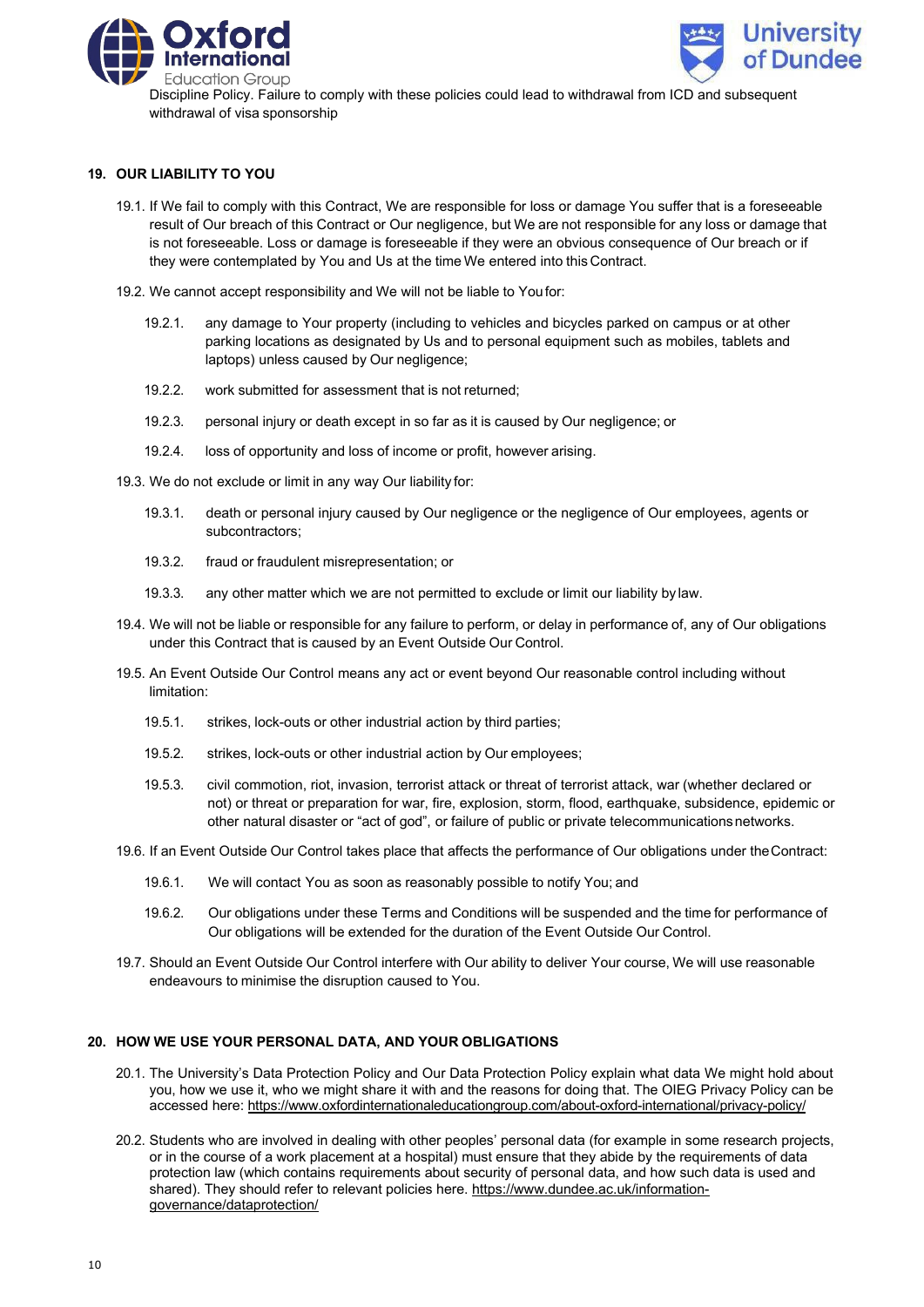



- 21.1. We may transfer Our rights and obligations under the Contract to another organisation, and We will always notify you in writing if this happens, but this will not affect Your rights or Our obligations under the Contract.
- 21.2. This Contract is between You and Us. No other person shall have any rights to enforce any of its terms.
- 21.3. Each of the paragraphs of these terms operates separately. If any court or relevant authority decides that any of them are unlawful, the remaining paragraphs will remain in full force and effect.
- 21.4. If We fail to insist that You perform any of Your obligations under these terms, or if We do not enforce Our rights against You, or if We delay in doing so, that will not mean that We have waived Our rights against You and will not mean that You do not have to comply with thoseobligations.
- 21.5. Our contract is governed by English law. You and We both agree to submit to the non-exclusive jurisdiction of the English courts.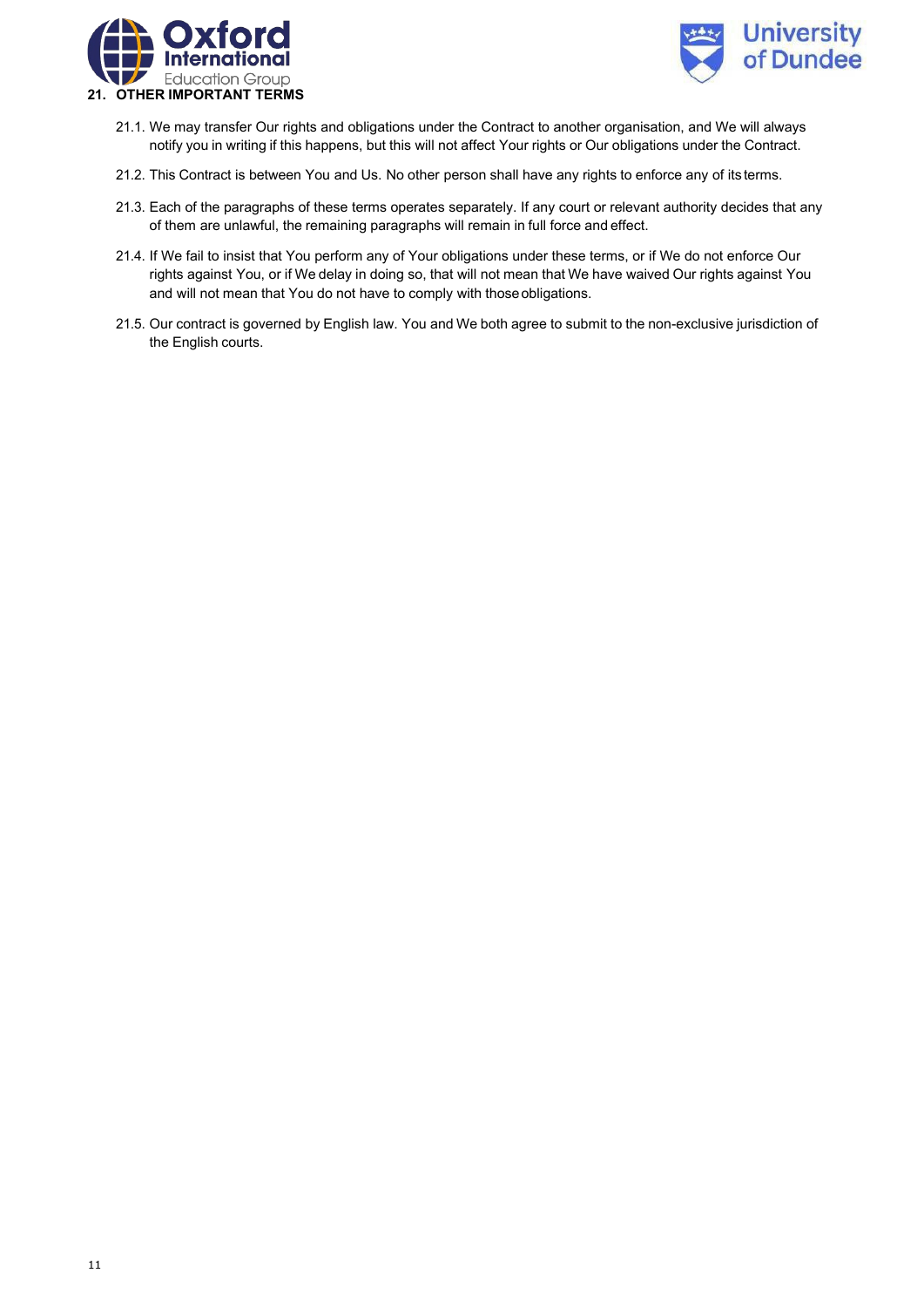



**Appendix**

# **Cancellation Form**

**To:**

I hereby give notice that I cancel my contract for the supply of services on the [INSERT PROGRAMME TITLE] at International College Dundee

**Offer letter dated:**

**Name of student:**

**Signature of student:**

**Date:**